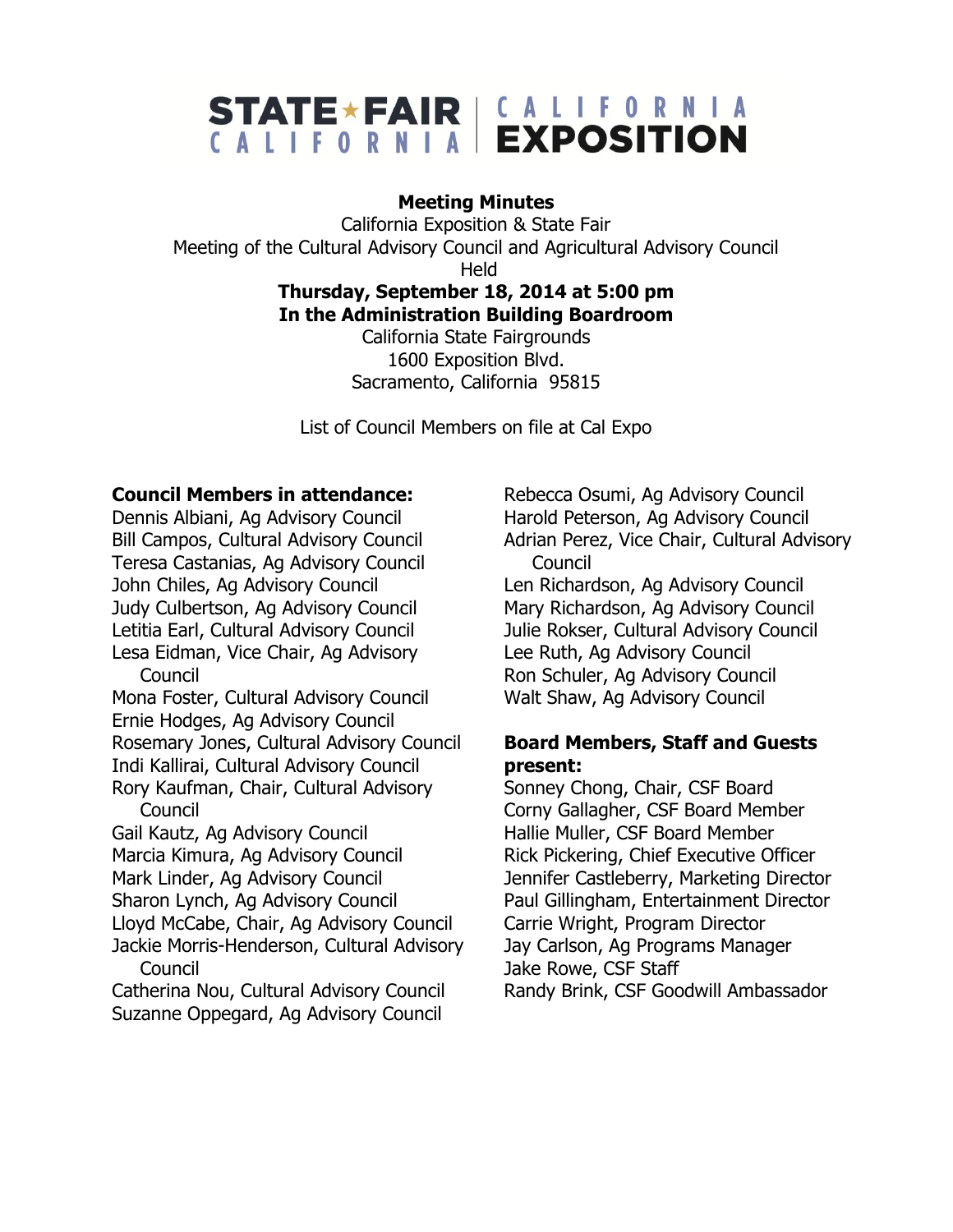## **1) CALL TO ORDER**

a) The meeting was called to order by Randy Brink.

#### **2) OPENING REMARKS**

- a) Rory Kaufman, Cultural Advisory Council Chair, welcomed both Councils and complimented the Agricultural Advisory Council on their great work.
- b) Lloyd McCabe, Agricultural Advisory Council Chair, dispensed with the mission of both Councils and as note they are designed to support the State Fair. He related that he thought this was a historic meeting and great step in the right direction.

## **3) INTRODUCTION OF GUESTS & STAFF**

# **4) 2014 UPDATE**

## **a) Staff update**

- 1) CEO Report
	- CEO Pickering recapped the successes and challenges of the 2014 fair:
		- The marketing company, Glass Agency, was selected through the State's Request for Proposal (RFP) process and during their first year on contract produced a campaign focused on "celebrating the best" and the "iconic blue ribbon". The campaign was very well received by media.
		- State Fair had several markers of success attendance was up by 11%; food vendors reported record numbers at approximately \$8 million dollars in gross sales, making the fair one of the largest food festivals; State Fair gained 108,000 thousand Facebook followers; second week of horse racing was the best week on record
		- Yahoo Travel and several others named the State Fair one of the top the fairs in America
		- Bonney Field opened on June 20, 2014. Soccer was a success with five soccer games (including international matches) were hosted during the State Fair.
		- We had challenges with four different fires on the American River Parkway; one fire occurred kids free day that closed the freeway for a period of peak travel time.
		- One of the Hispanic Dance events in the Show Arena was cancelled by the promoter due to talent travel issues out of Mexico.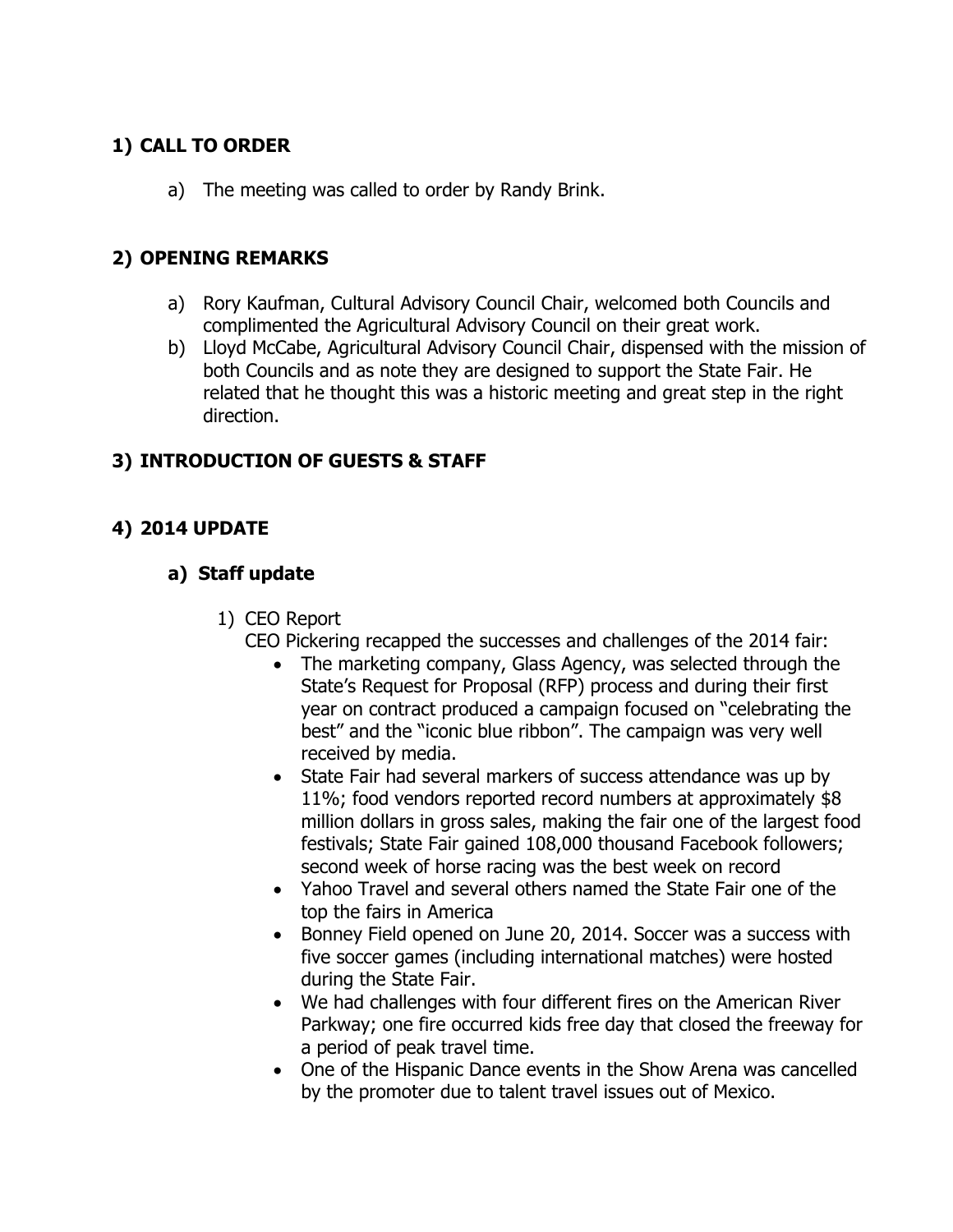- The transfer to a new website was challenging due to some contractual issues.
- Overall, the fair was successful financially and the community appeared to respond and enjoy the event.
- 2) Executive Team Updates

Entertainment Director Paul Gillingham reported that the entertainment department filled over 350 spots with 150 different groups of entertainers most playing for free. The Gospel Fest included gospels from all cultural. He thanked Mona Foster for her help this year with the entertainment

Marketing Director Jennifer Castleberry was introduced to both Councils. She reported on the overall success of the marketing campaign:

- Sponsorships up by 18 percent;
- Digital campaign garnered 30 million impressions and 169,000 digital engagements;
- Click through rate was 129 percent above industry standards (767,248 web sessions and 3.3 million page views);
- Became the most liked fair in the Western United States; and
- More than 662 broadcast stories ran about Cal Expo and the State Fair with a viewership of 20,833,923.

Program Director Carrie Wright reported information from her Staff report to the Board dated August 11, 2014 (attached here for the record).

Both Councils participated in an interactive recap of the 2014 State Fair and contributed ideas for the 2015 State Fair, facilitated by Program Director Wright. Director Wright opened the session by thanking the Councils in initiating the first joint CAC and AAC meeting.

## **b) What worked well at the 2014 State Fair (CAC and AAC perspective)**

- Mother's Area/ Dream Big
- Changes to the Gala, better program
	- o Ag heritage breakfast
- "Kitchen"- CAC- Challenge (move open video cam)
- Farm Growing, signage, renewed kids program
	- o Lots of compliments , kids
- Farmer's Market and availability of fresh fruit
- Up in County exhibits
- Beckwourth exhibit
- More jovial host at the concert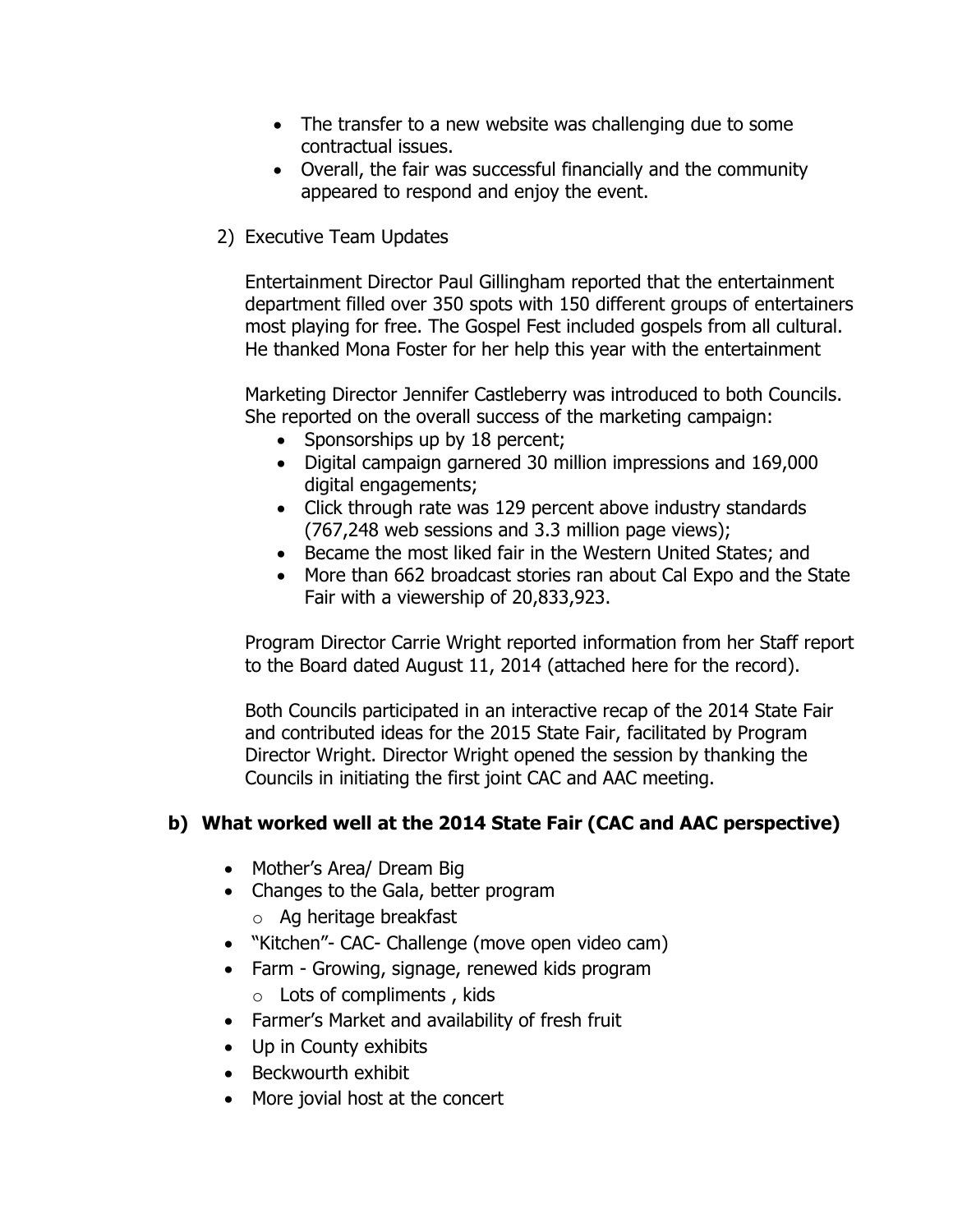- Extra shade and seating
- Bungee jump and rides (flow for kids)
- FMX change (traffic flow)
- Lots of FREE stuff- Food etc.
- "Wine babysitting program"
- Forestry Center- T-Shirts "coolest" animals
- Cavalcade- Free Activities
- Wider Aisles/ shade
- Social Cafe Photo Op
- CA Grown Photo Op

# **c) Opportunities for improvement:**

- FM 102. Stage change
- More programming in the horse arena
- Showcase AAC-CAC
- Focus Kids in marketing campaign
- Free kids child ticket promotion
- Incentives
- Presentation of Wine Award (timing & completion)

# **5) IDEAS FOR 2015**

# **a) Discuss common ground and priorities:**

- Explore Culture through food
- Work with Vet School (Science) Class on Sat
- New Food at Fair (Marketed) Featured food
- Explore careers in AG (young People)
- Technology Pavilion- WIFI
- State Finals Video Competition "State Champion Video"
- Look @ Tulare Farm School
- Best stories newspaper, radio & television
- Recording studio for interviews
- During Fair Survey for councils
- County Exhibits
- Coordinate media outlets